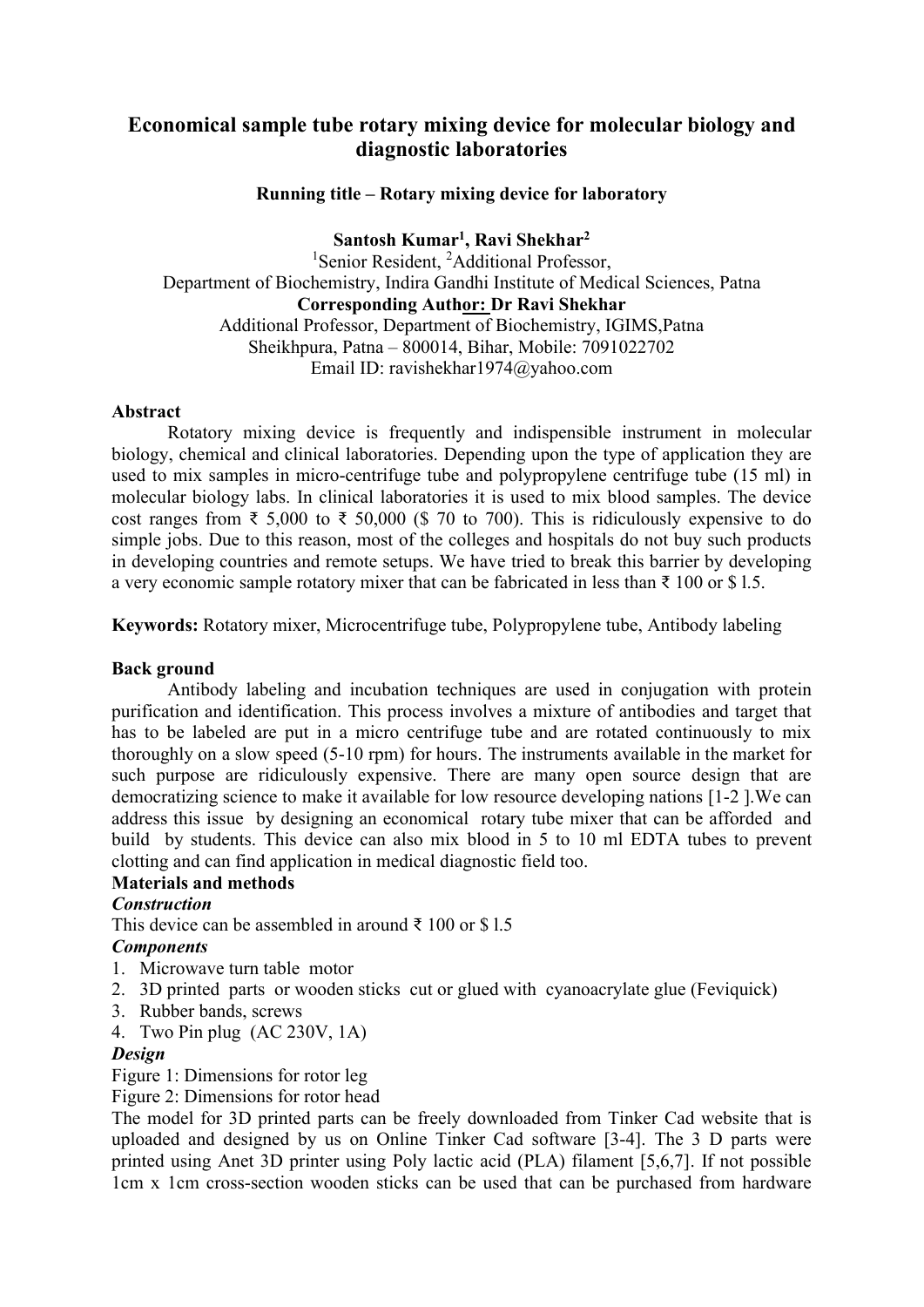stores or can be salvaged from photo frames. For legs connect 7 cm and 5 cm sticks at 60 degree angle. (Figure 1, 3(a)) For the rotor, unite 5 cm pieces of wooden sticks with glue on a 2 cm diameter circular piece cut out from a 1 cm thick ply. (Figure 2) Fix two legs with the turn table motor with screw by drilling near the top end of the piece (Fig 3(b)). Drill a 6 mm hole in the rotor and snug fit the rotor on the shaft of the motor (Fig  $3(c)$ ). Glue the joints with cyanoacrylate or epoxy. Wrap small rubber bands on each of the eight arms of the rotor, this will hold the tubes. Connect a two pin plug to the wires for connecting it to 230 V AC mains (Fig  $3(d)$ ).

Fig 3 (a,b,c,d) shows the assembly of the sample rotator.

## **Results and discussion**

## *Technical performance*

The fully constructed open source laboratory sample rotator mixer has a fixed rotation rate 5 revolution per minute (rpm). The motor used in this device is a synchronous microwave turn table motor with inbuilt high torque gear mechanism [8]. This motor can turn 1 kg weight at the fixed speed of 5 rpm. The total weight handled by the rotor for tubes commonly used in laboratory is given in Table 1.

| Type of loaded tubes used                               | Weight<br>(each tube) | <b>Number of tubes</b> | Total weight    |
|---------------------------------------------------------|-----------------------|------------------------|-----------------|
| Micro centrifuge tube (1.5ml)                           | 2.4 g                 | 8                      | 19.2 g          |
| EDTA tube (5 ml)                                        | $10.5$ g              | 8                      | 84 g            |
| EDTA tube (7 ml)                                        | 11.2 g                | 8                      | $89.6\text{ g}$ |
| EDTA tube $(10 \text{ ml})$                             | $16.8\text{ g}$       | 4                      | $67.2$ g        |
| centrifuge  <br>Polypropylene<br>tube $(15 \text{ ml})$ | 21.8 g                | $\overline{2}$         | 43.6 g          |
| Glass tube with<br>stopper $(5)$<br>ml)                 | 10.53g                | 8                      | $84.24$ g       |
| Glass tube with<br>stopper $(7)$<br>ml)                 | 12.7 g                | 8                      | 101.6 g         |

Table 1: The total weight the rotator mixer can handle without tipping and jerking.

Using Micro centrifuge tubes the load was easily handled and without balancing up to 8 tubes. EDTA tubes and glass tubes poses no problem. Polypropylene centrifuge tube (15 ml) required balancing to avoid tipping over.

## *Applications*

In techniques of molecular biology requires antibody labeling and mixed appropriately before storage. Oligonucleotides labeling require continuous mixing of solution with components for long times at a very slow speed [9]. It is also required to rotate samples for conjugating protein with proteins [10]. Blood drawn in EDTA tubes requires mixing upto 8 tubes in 1 minute [11]. Most of the reagent mix preparation is done in 15 ml polypropylene tubes. Though this can be done with this device but two such tubes can be used in one go and that too need to keep the device on a height, approx 6 cm, to have some ground clearance.

## *Suitability and cost*

The device is plug and play, thus easy to operate. It is practically maintenance free and only thing that need to be changed once in awhile is rubber bands. If motor fails, it can be replaced for ₹ 70 or \$ l.Power consumption of the device is only 3 watts and works on 230 V which can be plugged in 1 A commonly available sockets.

## **Conclusions**

This article describes the process of fabrication of a simple open source laboratory sample rotator mixer using affordable and commonly available electrical components. The device can perform most of the jobs that an expensive rotator mixer device does. The open source